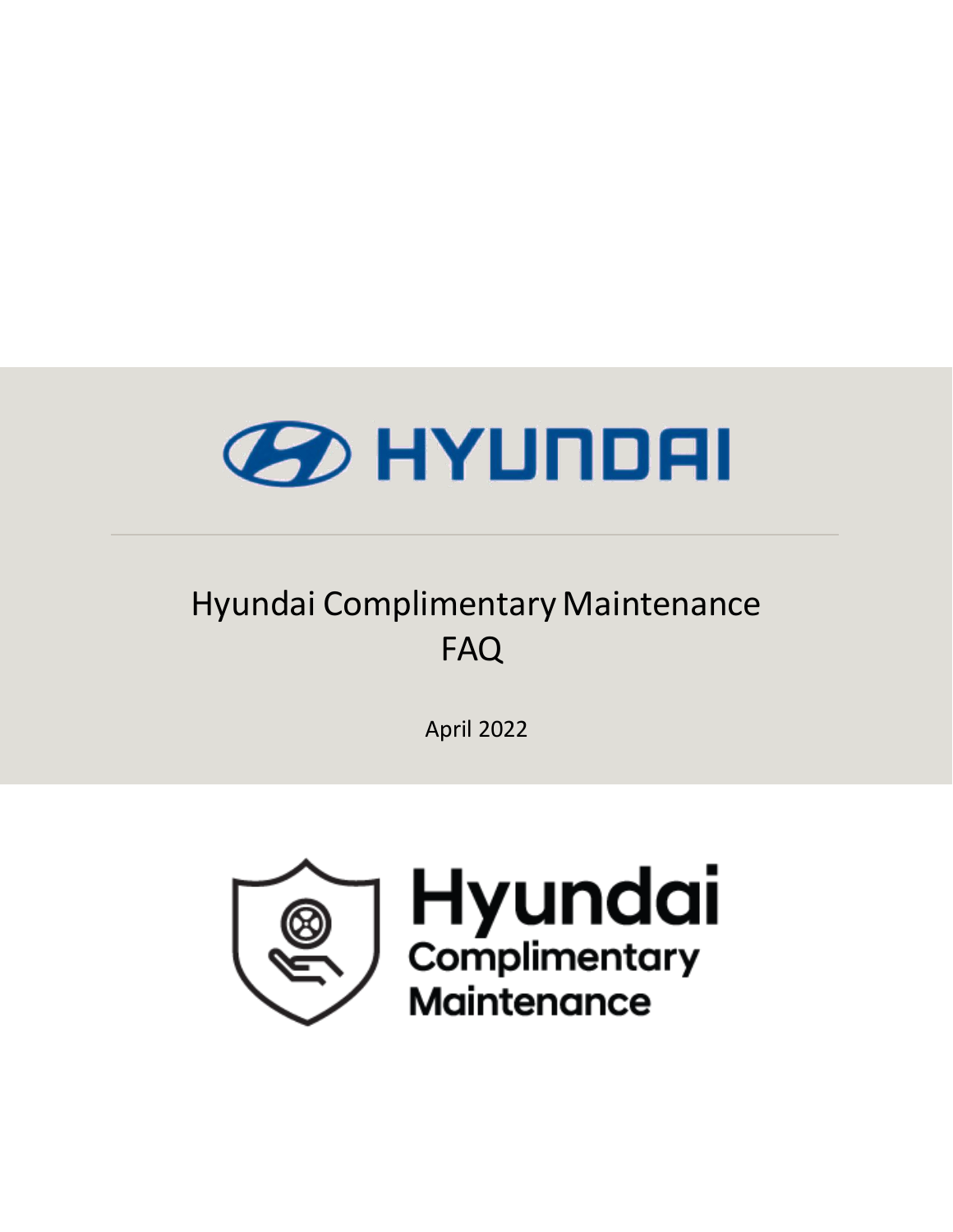

# FREQUENTLY ASKED QUESTIONS

# **What are the terms and details of the program?**

#### **FEATURES & BENEFITS**

- Covers basic factory maintenance for three years or 36,000 miles, whichever comes first, for the Normal maintenance scheduled intervals listed in the vehicle Owner's Manual. Service will only include oil change, oil filter change, tire rotation, and multi-point inspection. (Every other service will be covered for severe maintenance intervals if customer has designated in MyHyundai. Other items may be included for NEXO vehicles – see your Hyundai dealer for details.)
- Services will be performed by factory-trained technicians, who will be required to comply with all factory requirements.

#### **TERMS OF HYUNDAI COMPLIMENTARY MAINTENANCE PROGRAM (HCM)\***

- Complimentary on all new Model Year 2020-23 Hyundai retail vehicles sold on and after February 1, 2020. (Hyundai retail vehicles purchased before February 1, 2020 do not qualify for HCM).
- Available on all Hyundai models.
- Covers oil and oil filter changes (except for electric vehicles and fuel cell electric vehicles), and tire rotations, Normal Maintenance Schedule Intervals only. (Every other service will be covered for severe maintenance intervals if customer has designated in MyHyundai. Other items may be included for NEXO vehicles – see your Hyundai dealer for details.). See the Owner's Manual for each vehicle model for full details.
- 3 years / 36,000 miles of coverage, whichever comes first (Every other service will be covered for severe maintenance intervals if customer has designated in MyHyundai. Other items may be included for NEXO vehicles – see your Hyundai dealer for details.).
- HCM services are only available at authorized Hyundai servicing dealers.
- Each service must be obtained within 1,000 miles or 1 month of the designated time listed in the Owner's Manual. A customer's failure to redeem services prior to the expiration of the applicable mileage/term will not void any unredeemed future services.
- Commercial, Certified Pre-Owned, used, and fleet vehicles are excluded, but professional use, i.e., realtor or outside sales, is allowed.
- Complimentary maintenance is not transferable; available to original owner/first retail customers only (except it can be transferred from spouse to spouse).
- Only covers basic services listed in the Owner's Manual at the time specified. Normal wear and tear items such as engine and air filters, cabin filter, wiper blades, brake pads, etc. are not covered. Any additional maintenance due to severe driving is the customer's responsibility. (Other items may be included for NEXO vehicles – see your Hyundai dealer for details.)
- Does not cover services or repairs listed as "inspect" in the Owner's Manual. Any recommended services and inspections outside of oil and oil filter changes, and tire rotations will be subject to charge.

\* Some terms vary by state. Rates and reimbursements disclosed are subject to change without notice. Hyundai Motor America *reserves the right to amend, alter, or cancel this program, including its terms, at any time.*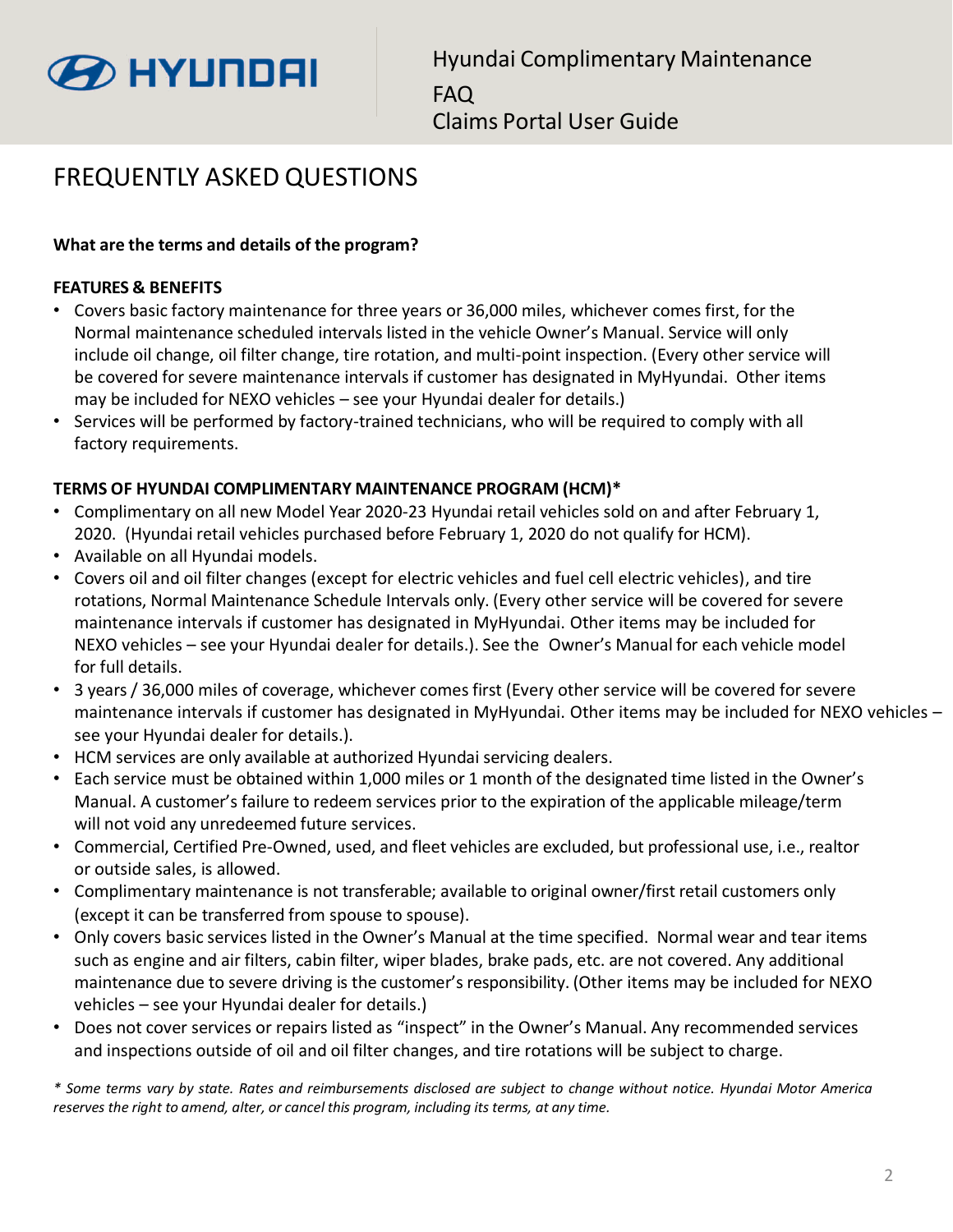

# FREQUENTLY ASKED QUESTIONS – **Customer Questions**

#### **How many complimentary services do I get?**

Refer to the Normal maintenance scheduled intervals listed in your vehicle Owner's Manual. More frequent maintenance due to severe driving or conditions is excluded.

## **Where do I get my car serviced?**

At any authorized Hyundai dealership.

#### **Is my Hyundai vehicle eligible for complimentary maintenance?**

All new, model year 2020-23 Hyundai vehicles purchased or leased on or after February 1, 2020, are eligible for complimentary maintenance.

#### **Why do I have to go to a Hyundai dealership for service?**

Only authorized Hyundai dealerships are certified to complete Hyundai Complimentary maintenance services on your Hyundai vehicles.

#### **How much would it cost?**

There is no charge for the first 3 years or 36,000 miles, whichever occurs first, (every other service will be covered for severe maintenance intervals if customer has designated in MyHyundai) for the Normal maintenance scheduled intervalslisted in the vehicle Owner's Manual. These services will only include oil change, oil filter change, tire rotation, and multi-point inspections. (Other items may be included for NEXO vehicles – see your Hyundai dealer for details.)

# **How often can I get it serviced?**

Refer to the Normal maintenance scheduled intervals listed in your vehicle Owner's Manual.

#### **When is my next service date and when does it expire?**

Each service must be completed within ±1,000 miles of its designated mileage or within ±1 month of the designated time. Refer to the Normal maintenance scheduled intervals listed in your vehicle Owner's Manual.

#### **What services do I get with HCM?**

Service only includes oil change, oil filter change, tire rotation, and multi-point inspection. (Other items may be included for NEXO vehicles – see your Hyundai dealer for details.)

# **Why can't I get an air filter change with HCM?**

HCM only includes oil change, oil filter change, tire rotation, and multi-point inspection. (Every other service will be covered for severe maintenance intervals if customer has designated in MyHyundai. Other items may be included for NEXO vehicles – see your Hyundai dealer for details.) Your local Hyundai dealer has available prepaid maintenance programs for purchase to cover severe operating conditions, full maintenance and wear, and additional time/mileage beyond HCM coverage.